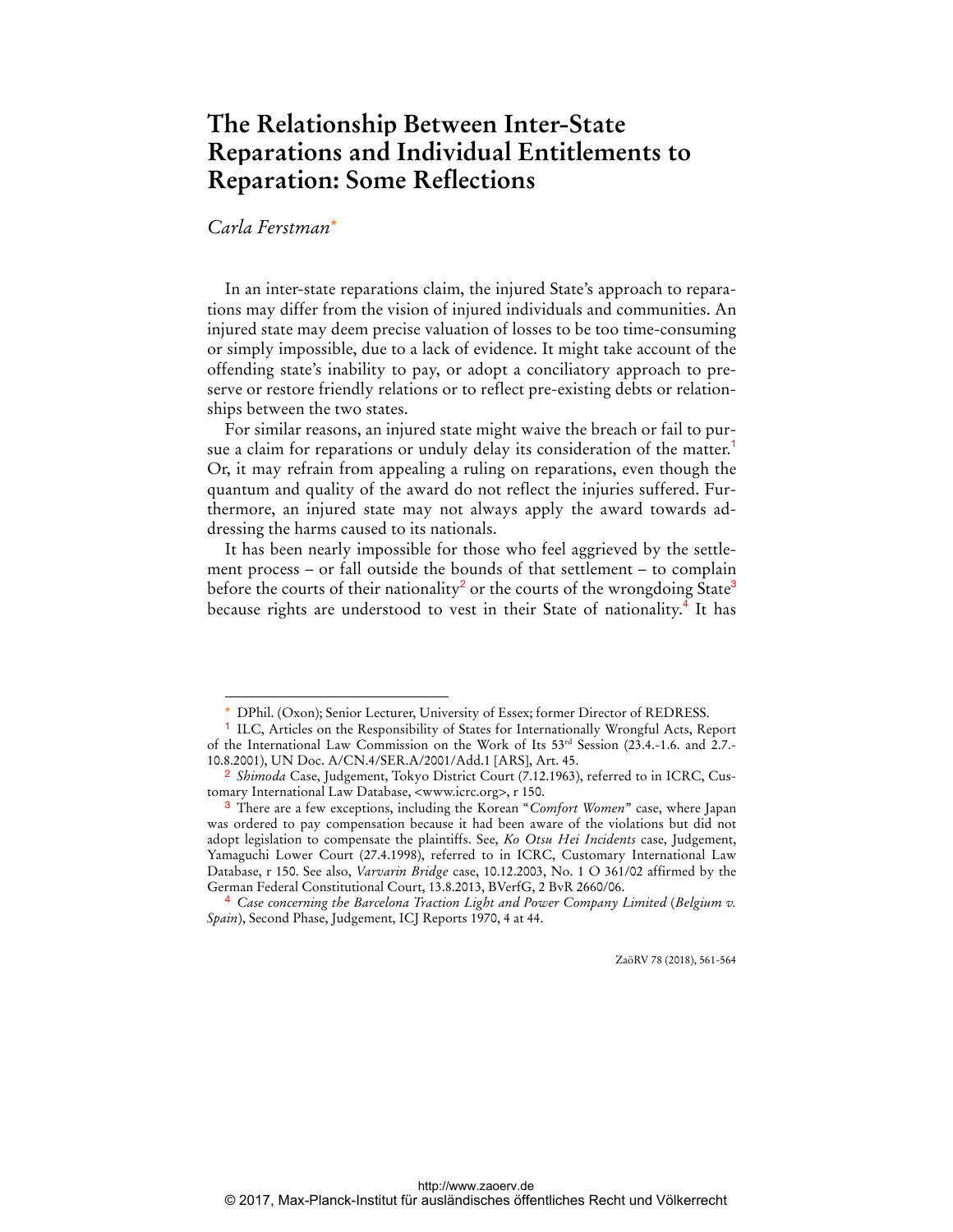likewise been difficult for aggrieved individuals to make claims before some human rights courts.<sup>5</sup>

But, it has been recognised progressively that victims have a "right" to reparation for breaches of human rights law and international humanitarian law (IHL); in IHL, invariably what is recognised is States' obligation to afford reparation and victims' right to receive it.<sup>6</sup>

For at least part of a state's claim under the principle of injury to aliens, it is acting as a caretaker or enabler of its nationals' rights.<sup>7</sup> The International Court of Justice (ICJ) alludes to this in its Advisory Opinion on Legal Consequences of the Construction of a Wall;<sup>8</sup> nevertheless it has done little to ensure that the ultimate beneficiaries actually benefit, a problem raised by Judge *Cançado Trindade* in the context of the stalled reparations process in *Armed Activities on the Territory of the Congo* (*DRC v. Uganda*).<sup>9</sup>

Arguably the injured state is duty-bound to optimise its nationals' rights when they are the intended beneficiaries. But even with the best intentions, it can be hard to do so in practice when there are many victims and multiple points of view of what might be optimal.

A state requires latitude to conduct its international affairs. Are victims' rights to reparation capable of impinging on that latitude at all? Several arguments follow.

First, the failure to fully (or even partially) account for the interests of the intended beneficiaries invalidates the waiver or settlement of the claim. This is in part what Italy argued in *Germany v. Italy*;

ZaöRV 78 (2018)

 $\overline{a}$ 

<sup>5</sup> *Pad and Others v. Turkey*, Admissibility, ECtHR, Appl. No. 60167/00, 28.6.2007, paras. 33, 65.

<sup>6</sup> *C. Ferstman*, The Right to Reparation for Victims of Armed Conflict, in: M. Lattimer/P. Sands (eds.) The Grey Zone: Civilian Protection Between Human Rights and the Laws of War, 2018.

ILC, Draft Articles on Diplomatic Protection and Commentaries, Report of the ILC on the Work of Its 58th Session (1.5.-9.6.; 3.7.-11.8.2006), UN Doc. A/61/10, Official Commentaries to Art. 1, para. 3.

<sup>8</sup> *Legal Consequences of the Construction of a Wall in the Occupied Palestinian Territory*, Advisory Opinion, 9.7.2004, ICJ Reports, paras. 145, 152-153. See for a narrower approach, Application of the *Genocide Convention* Case (*Bosnia and Herzegovina v. Serbia and Montenegro*), ICJ Reports 2007.

<sup>9</sup> Judge *Cançado Trindade* argued that the judgement should have included a reasonable time limit for the provision of reparations for damages inflicted upon the victims. *Armed Activities on the Territory of the Congo* (*Democratic Republic of Congo v. Uganda*), Order, 2015, Gen List No. 116, para. 3.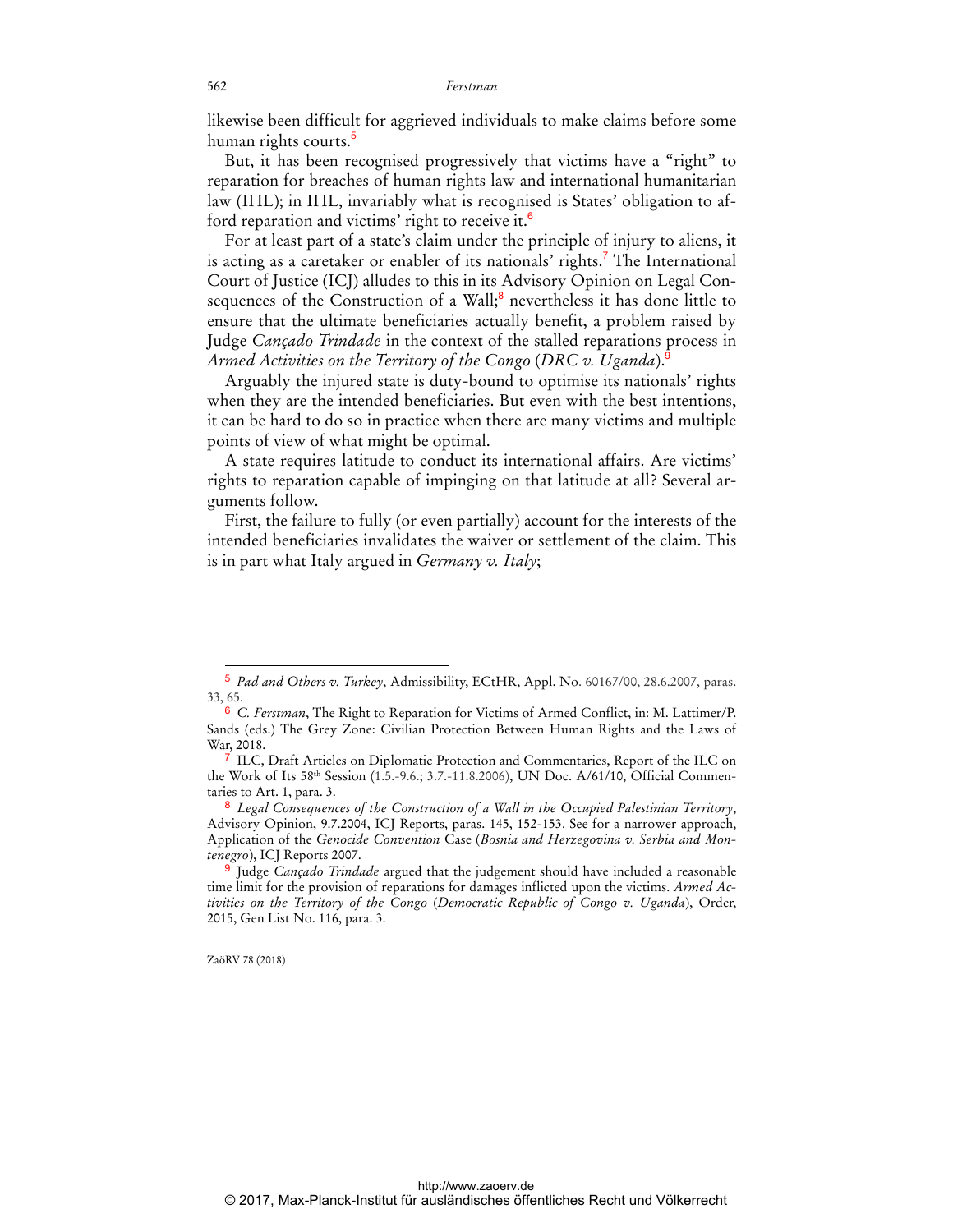"Italy never intended to waive those claims and could not have done so: […] they are the object of a *régime* of reparations which cannot be the object of derogation by States."<sup>10</sup>

Thus, according to Italy, an injured state would not be able to waive reparations for key violations of IHL because of the character of those violations as peremptory norms. This aligns with Judge *Cançado Trindade's* dissent in that case,<sup>11</sup> and also with the direction of some of the International Law Commission (ILC) deliberations, which noted in 2000 in respect of restitution, that

"the draft articles needed to reflect the proposition that if a 'crime' in the sense of Article 19 had been committed, or a norm of *jus cogens* had been violated, restitution could not be waived by the injured State in favour of compensation, since the vital interests of the international community as a whole were at stake in such cases."<sup>12</sup>

Second, a related argument concerning peremptory norms – the victims' right to reparations is not extinguished because a waiver or settlement by the injured state would not preclude another state, operating on the basis of the injury committed to the international community as a whole, to pursue a claim for reparations in the interest of the injured State or of the ultimate beneficiaries.<sup>13</sup> Thus, an injured state's actions on the international plane cannot extinguish its nationals' rights to reparations, which have an independent existence.

Third, injured nationals may legitimately expect their state of nationality to faithfully pursue their interests on the international plane. The ILC's draft articles on diplomatic protection take us part way, encouraging states to "take into account, wherever feasible, the views of injured persons with regard to resort to diplomatic protection and the reparation to be sought",<sup>14</sup> and some case-law similarly recognises a legitimate expectation that states of nationality will "consider" making representations, though due deference is

 $\overline{a}$ 

ZaöRV 78 (2018)

<sup>10</sup> *Jurisdictional Immunities of the State* (*Germany v. Italy*), Rejoinder of Italy, 10.1.2011, para. 3.13.

<sup>11</sup> *Jurisdictional Immunities of the State* (*Germany v. Italy*: Greece intervening), ICJ Reports 2012, 99, Dissenting opinion of Judge *Cançado Trindade*, para. 72. See also, the Dissenting opinion of Judge *Yusuf*.

 $12$  Report of the ILC on the work of its 52<sup>nd</sup> Session (1.5.-9.6. and 10.7.-18.8.2000), para. 179.

<sup>13</sup> ARS, Art. 48(2)(b) and Official Commentary to Art. 48, para. 12. See *M. Milanović*, State Responsibility for Genocide, EJIL 17 (2006), 553, 564.

<sup>&</sup>lt;sup>14</sup> ILC, Draft Articles on Diplomatic Protection and Commentaries,  $58<sup>th</sup>$  Session, (1.5.-9.6. and 3.7.-11.8.2006), Art. 19.